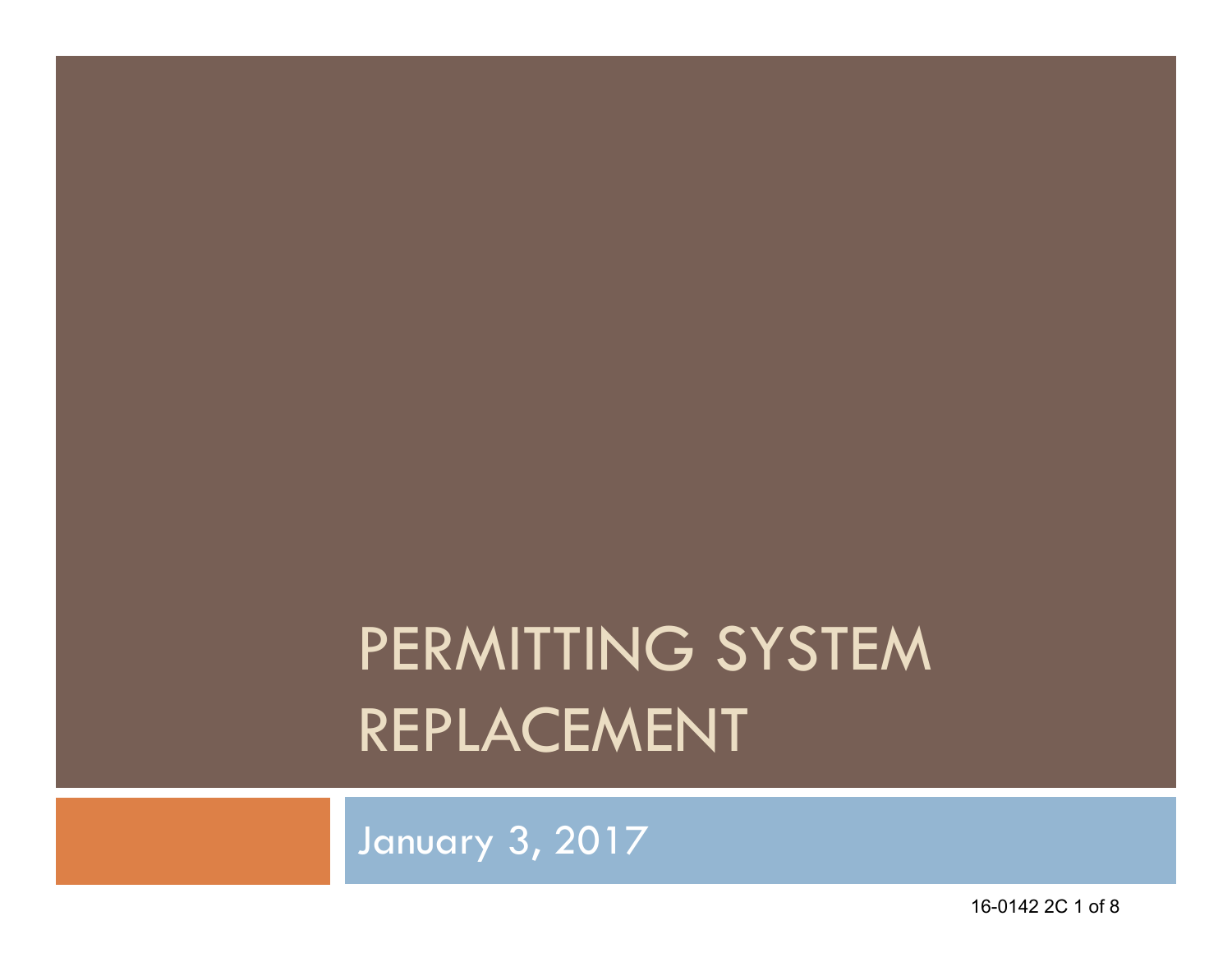### Background

- $\Box$  2014  $-$  Board direction to migrate away from mainframe technology
- □ October 2015 Request for Proposals (RFP) for electronic permitting system
- $\Box$  Winter 2016 Product demonstrations, evaluations, and "sandbox" testing
- □ February 2016 Board awards RFP to SunGard Public Sector and authorizes the negotiation of an agreement for TRAKiT permitting software solution

- 1 -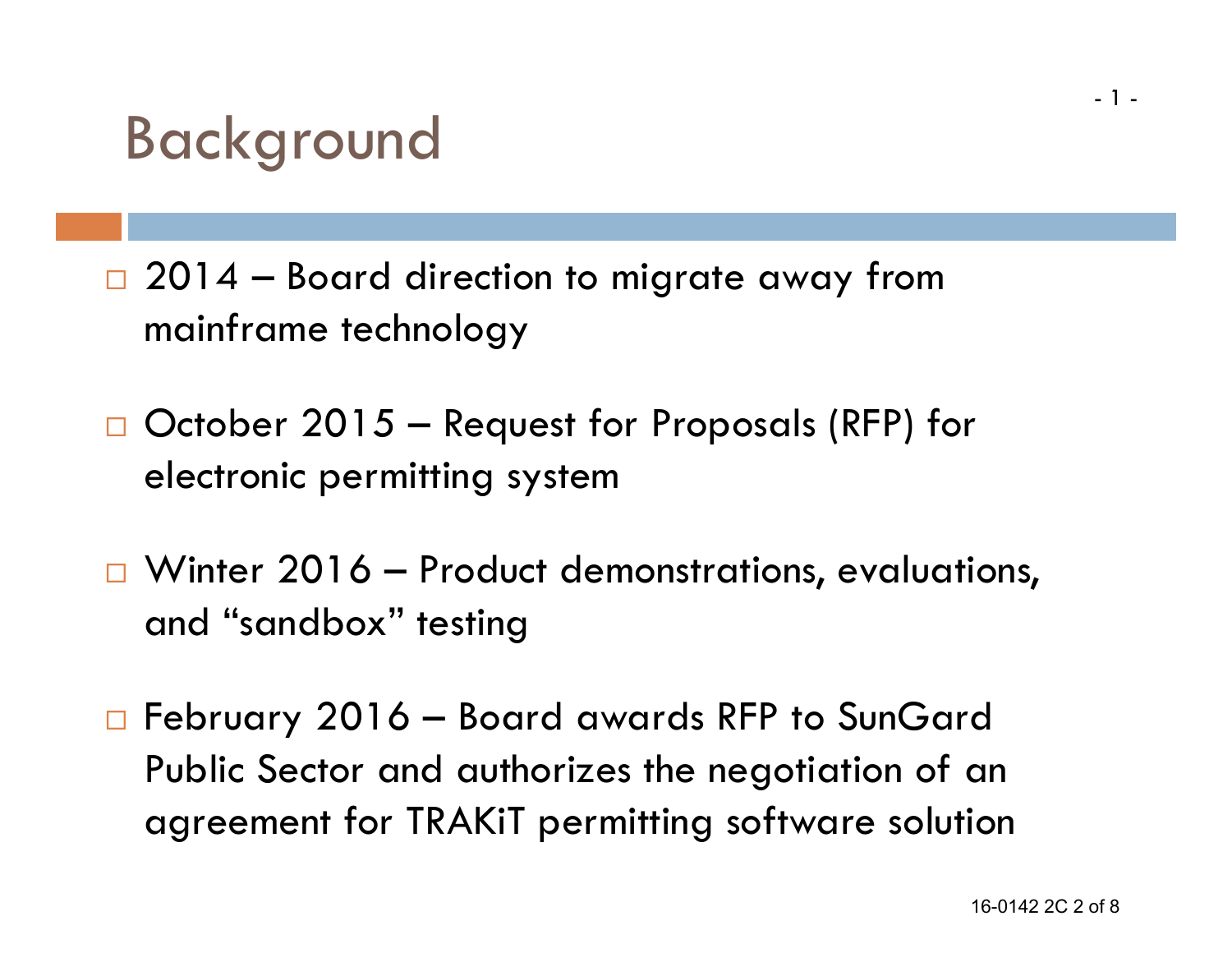# Project Objectives

- $\Box$  Eliminate mainframe usage
	- **E** Reduced hardware costs
	- **E** Better utilizes Information Technology resources
- □ Achieve operating efficiencies
	- **Redesign business processes**
	- Automatic workflows and mobile devices
	- **P** Project status and dashboard information available to Board, customers, management, and staff
	- **Eliminate shadow systems and customized solutions**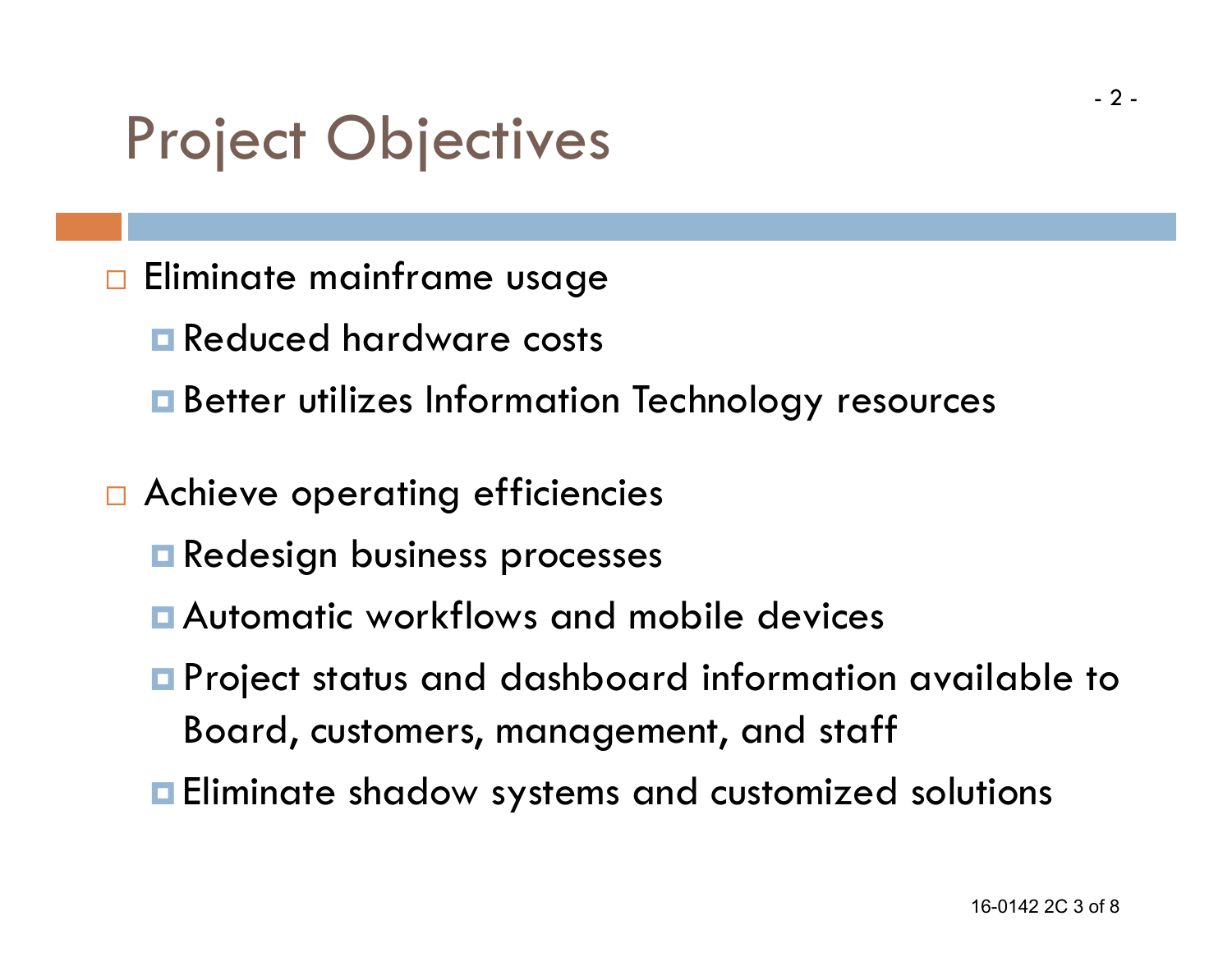# Project Objectives

- $\Box$  Improve Customer Service
	- **Online customer portal** 
		- **Apply for permits**
		- **Pay fees**
		- **Submit plans and supporting documents**
		- **Receive notification of status updates**
		- **Manage inspection schedules**
	- **E** Cost and time savings resulting from online submittals and fewer trips to County campus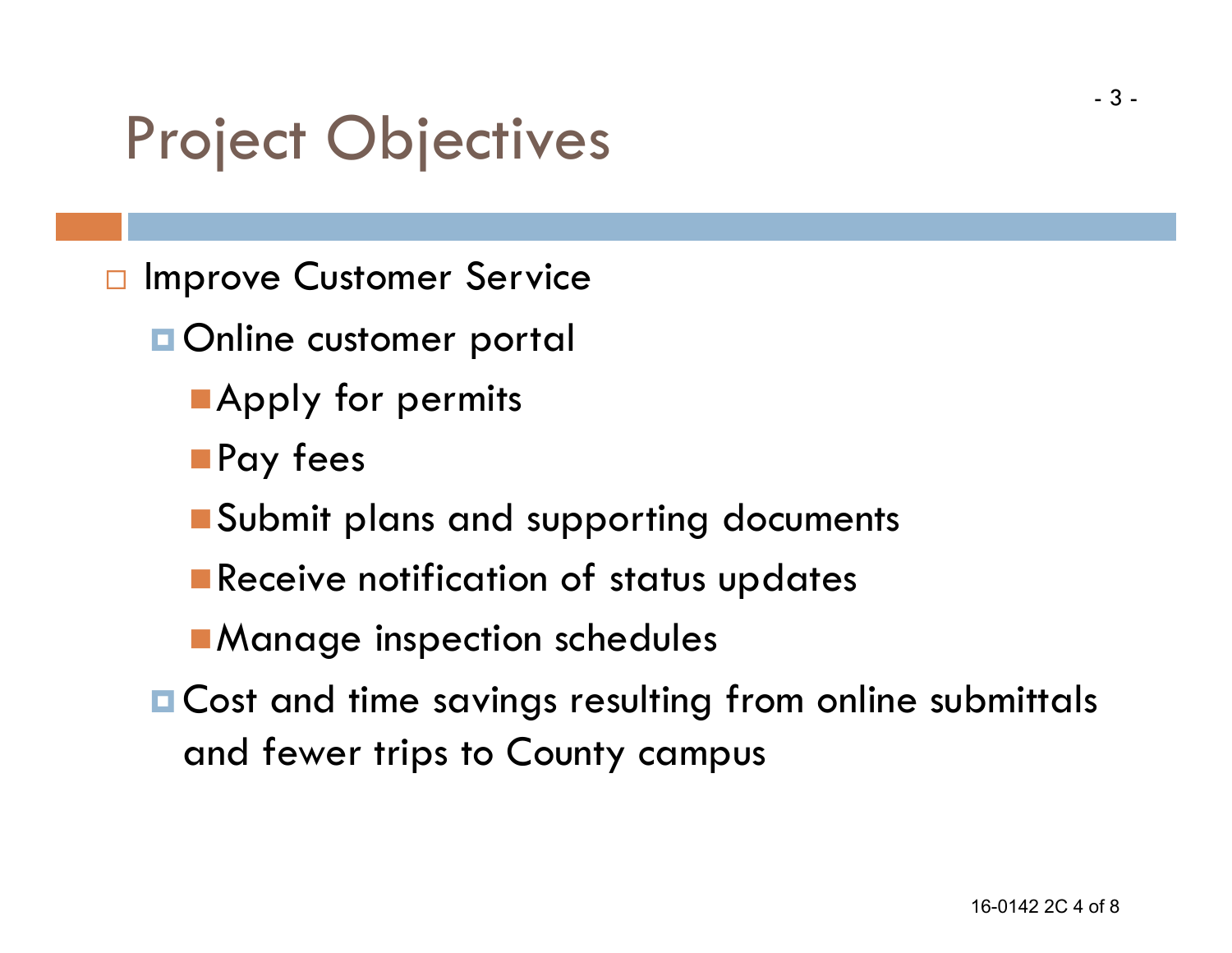# Project Costs

| <b>Item</b>                             | Amount                     |                 |
|-----------------------------------------|----------------------------|-----------------|
| <b>One-Time Expenses</b>                |                            |                 |
| <b>System Licenses</b>                  | $\boldsymbol{\mathsf{S}}$  | 182,000         |
| <b>Implementation Services</b>          |                            | 309,880         |
| <b>Contracted Project Management</b>    |                            | 100,000         |
| Subtotal                                | $\boldsymbol{\mathcal{S}}$ | 591,880         |
| <b>Ongoing Expenses</b>                 |                            |                 |
| <b>Annual Maintenance &amp; Hosting</b> |                            | $$ \sim 88,000$ |
|                                         |                            |                 |
| <b>Optional Licenses &amp; Services</b> |                            | up to \$122,000 |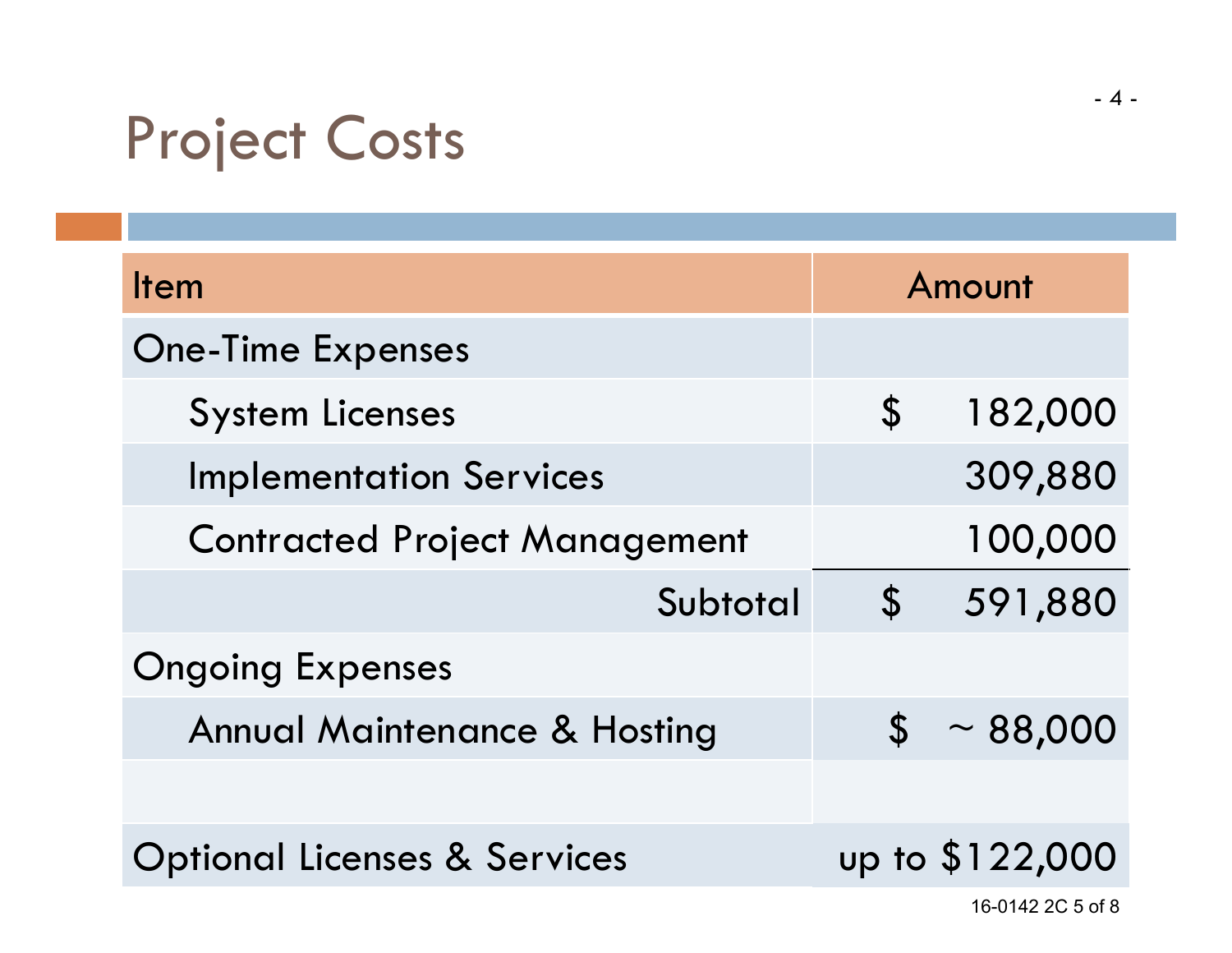### Project Implementation

□ Several Phases Over 12-18 Months

- **Project initiation** 
	- **Dedicated project manager**
	- Detailed project work plan
- **Project review and system installation** 
	- **Review business processes and workflows**
	- **Provide guidance on best practices**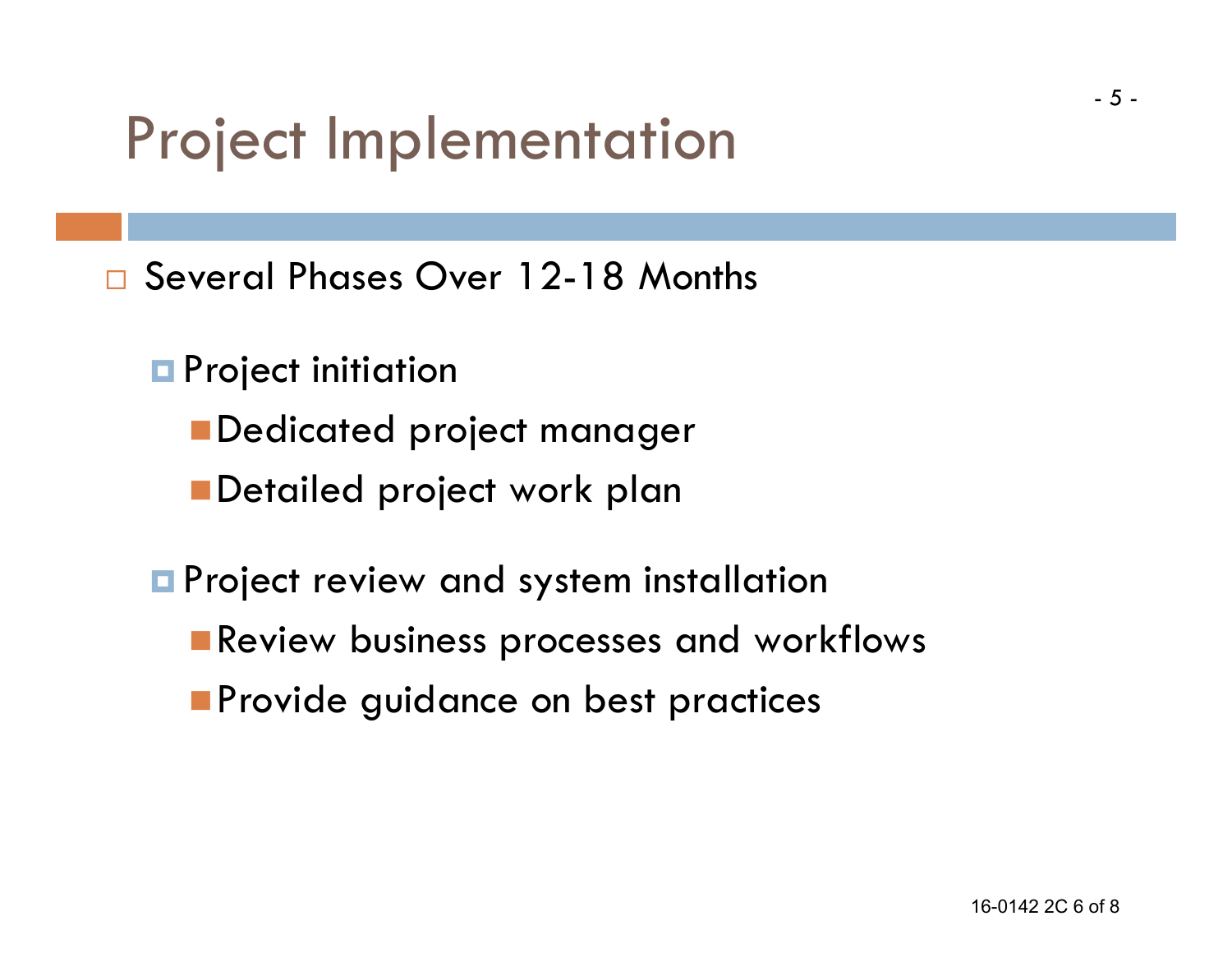### Project Implementation

Several Phases Over 12-18 Months (con't.)

- **¤ Configuration, integration, and data conversion Configure processes for all permit and project types Integrate with ArcGIS, property system, CA** Contractors License Board, and financial system ■ Map data from legacy systems
- **□ System testing and initial training of key staff**

**<u>Exalleneiste testing</u>** and Go Live